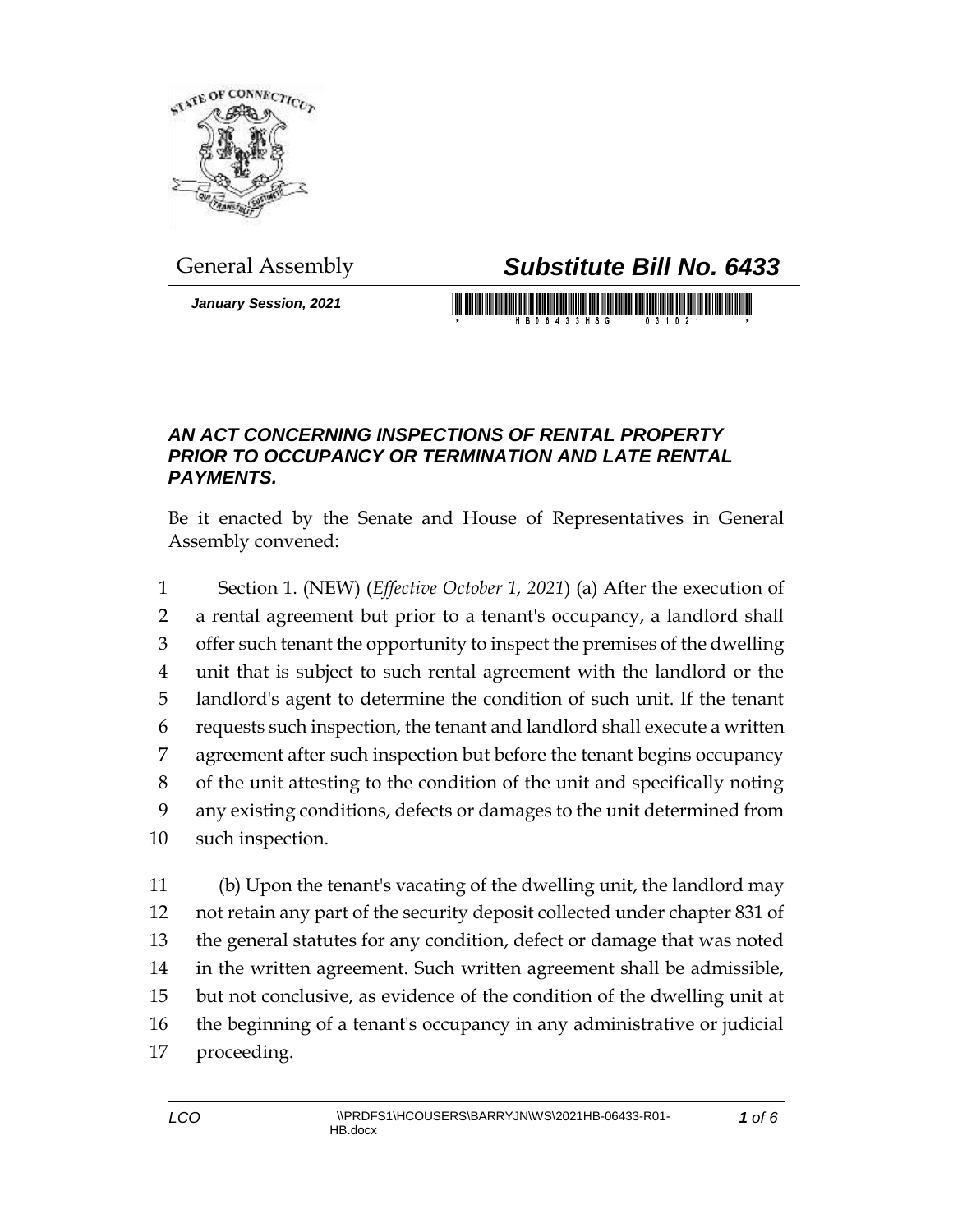(c) Within a reasonable time after notification of either the landlord's or tenant's intention to terminate the tenancy, the landlord shall provide written notice to the tenant of the tenant's right to request an inspection of the dwelling unit before vacating the dwelling unit and to be present at such inspection. If the tenant requests such inspection, the inspection 23 shall occur not earlier than two weeks before the end of the tenancy at a mutually agreed-upon time. After the inspection, the landlord shall provide the tenant with either (1) a statement that, as of that date, the dwelling unit is in satisfactory condition, or (2) an itemized statement specifying conditions which the landlord proposes to claim as the basis for withholding any portion of the security deposit under section 47a- 21 of the general statutes. Any such statement shall be admissible, but not conclusive, as evidence in any administrative or judicial proceeding.

 (d) The Department of Housing shall (1) provide a standardized inspection checklist for a landlord and tenant to use to document the condition of a dwelling unit during the inspections conducted under subsections (a) and (c) of this section, and (2) make such checklist available on its Internet web site.

 Sec. 2. Subsection (a) of section 47a-4 of the general statutes is repealed and the following is substituted in lieu thereof (*Effective October 1, 2021*):

 (a) A rental agreement shall not provide that the tenant: (1) Agrees to waive or forfeit rights or remedies under this chapter and sections 47a- 21, 47a-23 to 47a-23b, inclusive, 47a-26 to 47a-26g, inclusive, 47a-35 to 47a-35b, inclusive, 47a-41a, 47a-43 and 47a-46, or under any section of the general statutes or any municipal ordinance unless such section or ordinance expressly states that such rights may be waived; (2) authorizes the landlord to confess judgment on a claim arising out of the rental agreement; (3) agrees to the exculpation or limitation of any liability of the landlord arising under law or to indemnify the landlord for that liability or the costs connected therewith; (4) agrees to waive his right to the interest on the security deposit pursuant to section 47a-21; (5) agrees to permit the landlord to dispossess him without resort to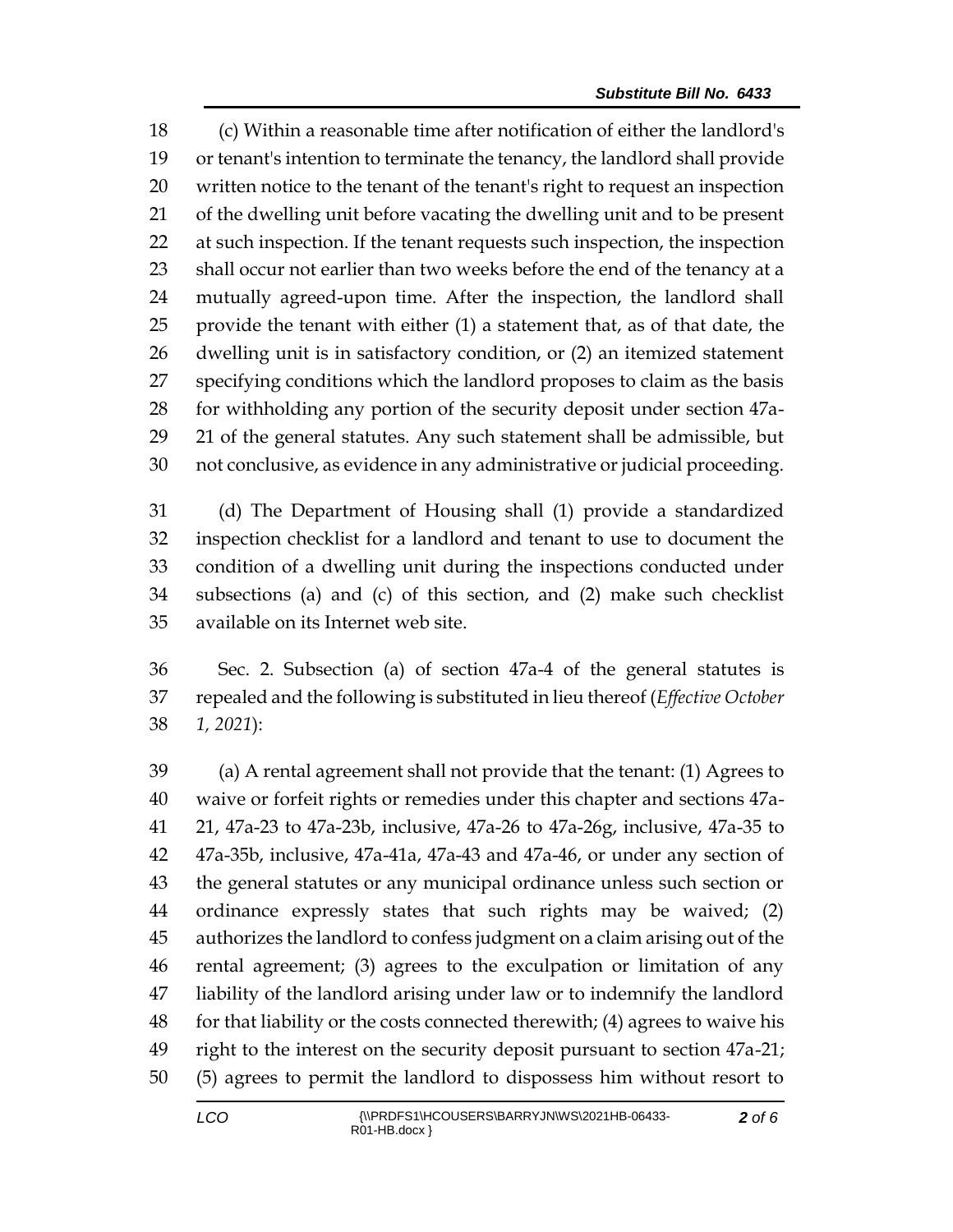court order; (6) consents to the distraint of his property for rent; (7) agrees to pay the landlord's attorney's fees in excess of fifteen per cent of any judgment against the tenant in any action in which money damages are awarded; (8) agrees to pay a late charge prior to the 55 expiration of the grace period set forth in section 47a-15a, as amended 56 by this act, or to pay rent in a reduced amount if such rent is paid prior to the expiration of such grace period; (9) agrees to pay a late charge on rent payments made subsequent to such grace period, in an amount exceeding the amounts set forth in section 47a-15a, as amended by this act; or **[**(9)**]** (10) agrees to pay a heat or utilities surcharge if heat or utilities is included in the rental agreement.

 Sec. 3. Section 47a-15a of the general statutes is repealed and the following is substituted in lieu thereof (*Effective October 1, 2021*):

 (a) If rent is unpaid when due and the tenant fails to pay rent within nine days thereafter or, in the case of a one-week tenancy, within four days thereafter, the landlord may terminate the rental agreement in accordance with the provisions of sections 47a-23 to 47a-23b, inclusive.

 (b) If a rental agreement contains a valid written agreement to pay a late charge in accordance with subsection (a) of section 47a-4, as amended by this act, a landlord may assess a tenant such a late charge on a rent payment made subsequent to the grace period set forth in subsection (a) of this section in accordance with this section. Such late charge may not exceed the lesser of (1) five dollars per day, up to a maximum of twenty-five dollars, or (2) five per cent of the delinquent rent payment or, in the case of a rental agreement paid in whole or in part by a governmental or charitable entity, five per cent of the tenant's share of the delinquent rent payment. The landlord may not assess more 78 than one late charge upon a delinquent rent payment, regardless of how long the rent remains unpaid. Any rent payments received by the landlord shall be applied first to the most recent rent payment due.

 Sec. 4. Section 47a-1 of the general statutes is repealed and the following is substituted in lieu thereof (*Effective October 1, 2021*):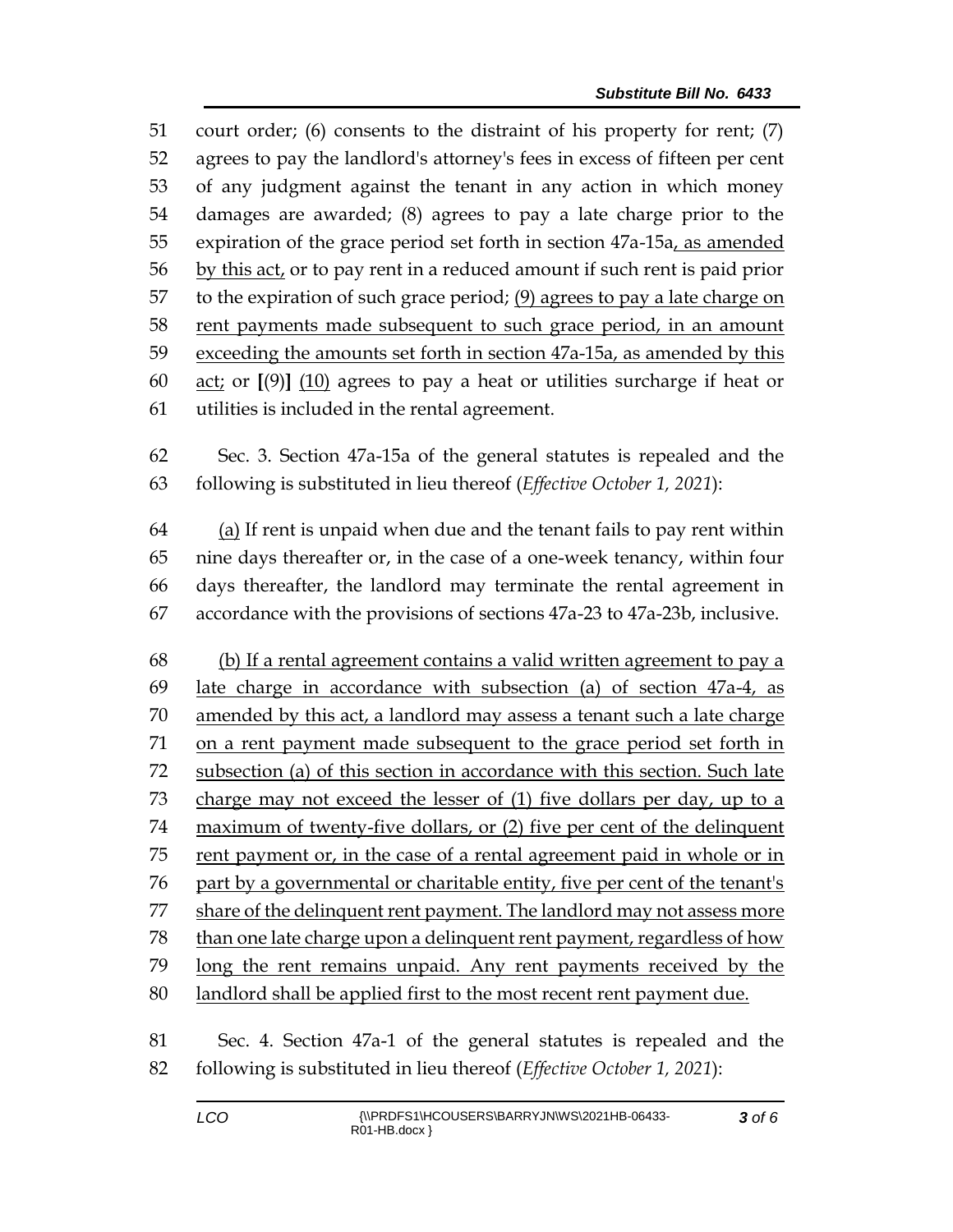As used in this chapter and sections 47a-21, 47a-23 to 47a-23c, inclusive, 47a-26a to 47a-26g, inclusive, 47a-35 to 47a-35b, inclusive, 47a-41a, 47a-43, **[**and**]** 47a-46 and section 1 of this act:

 (a) "Action" includes recoupment, counterclaim, set-off, cause of action and any other proceeding in which rights are determined, including an action for possession.

 (b) "Building and housing codes" include any law, ordinance or governmental regulation concerning fitness for habitation or the construction, maintenance, operation, occupancy, use or appearance of any premises or dwelling unit.

 (c) "Dwelling unit" means any house or building, or portion thereof, which is occupied, is designed to be occupied, or is rented, leased or hired out to be occupied, as a home or residence of one or more persons.

 (d) "Landlord" means the owner, lessor or sublessor of the dwelling unit, the building of which it is a part or the premises.

 (e) "Owner" means one or more persons, jointly or severally, in whom is vested (1) all or part of the legal title to property, or (2) all or part of the beneficial ownership and a right to present use and enjoyment of the premises and includes a mortgagee in possession.

 (f) "Person" means an individual, corporation, limited liability company, the state or any political subdivision thereof, or agency, business trust, estate, trust, partnership or association, two or more persons having a joint or common interest, and any other legal or commercial entity.

 (g) "Premises" means a dwelling unit and the structure of which it is a part and facilities and appurtenances therein and grounds, areas and facilities held out for the use of tenants generally or whose use is promised to the tenant.

(h) "Rent" means all periodic payments to be made to the landlord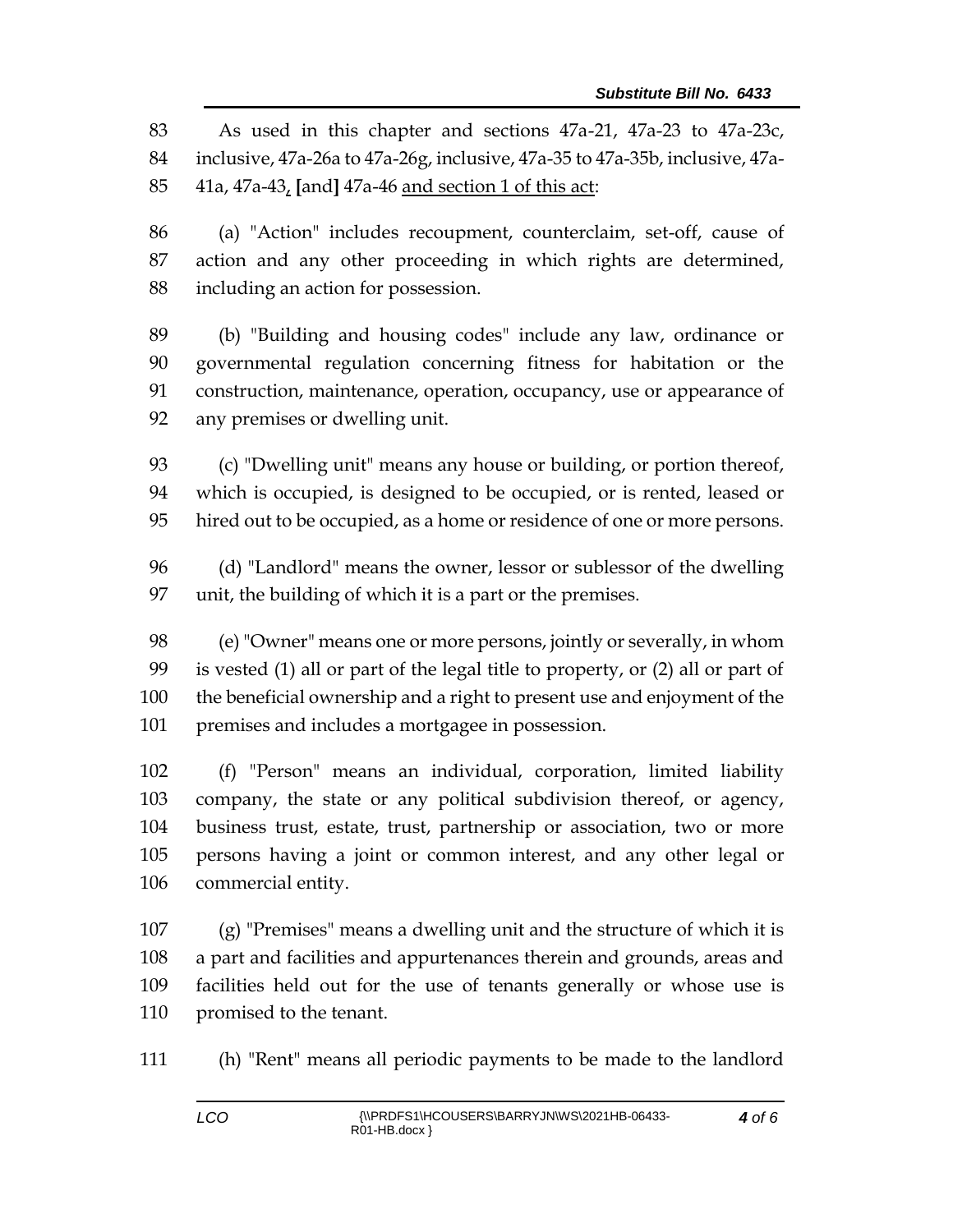under the rental agreement.

 (i) "Rental agreement" means all agreements, written or oral, and valid rules and regulations adopted under section 47a-9 or subsection (d) of section 21-70 embodying the terms and conditions concerning the use and occupancy of a dwelling unit or premises.

 (j) "Roomer" means a person occupying a dwelling unit, which unit does not include a refrigerator, stove, kitchen sink, toilet and shower or bathtub and one or more of these facilities are used in common by other occupants in the structure.

 (k) "Single-family residence" means a structure maintained and used as a single dwelling unit. Notwithstanding that a dwelling unit shares one or more walls with another dwelling unit or has a common parking facility, it is a single-family residence if it has direct access to a street or thoroughfare and does not share heating facilities, hot water equipment or any other essential facility or service with any other dwelling unit.

 (l) "Tenant" means the lessee, sublessee or person entitled under a rental agreement to occupy a dwelling unit or premises to the exclusion of others or as is otherwise defined by law.

 (m) "Tenement house" means any house or building, or portion thereof, which is rented, leased or hired out to be occupied, or is arranged or designed to be occupied, or is occupied, as the home or residence of three or more families, living independently of each other, and doing their cooking upon the premises, and having a common right in the halls, stairways or yards.

| This act shall take effect as follows and shall amend the following |                 |             |
|---------------------------------------------------------------------|-----------------|-------------|
| sections:                                                           |                 |             |
|                                                                     |                 |             |
| Section 1                                                           | October 1, 2021 | New section |
| Sec. 2                                                              | October 1, 2021 | $47a-4(a)$  |
| Sec. 3                                                              | October 1, 2021 | $47a-15a$   |
| Sec. 4                                                              | October 1, 2021 | $47a-1$     |